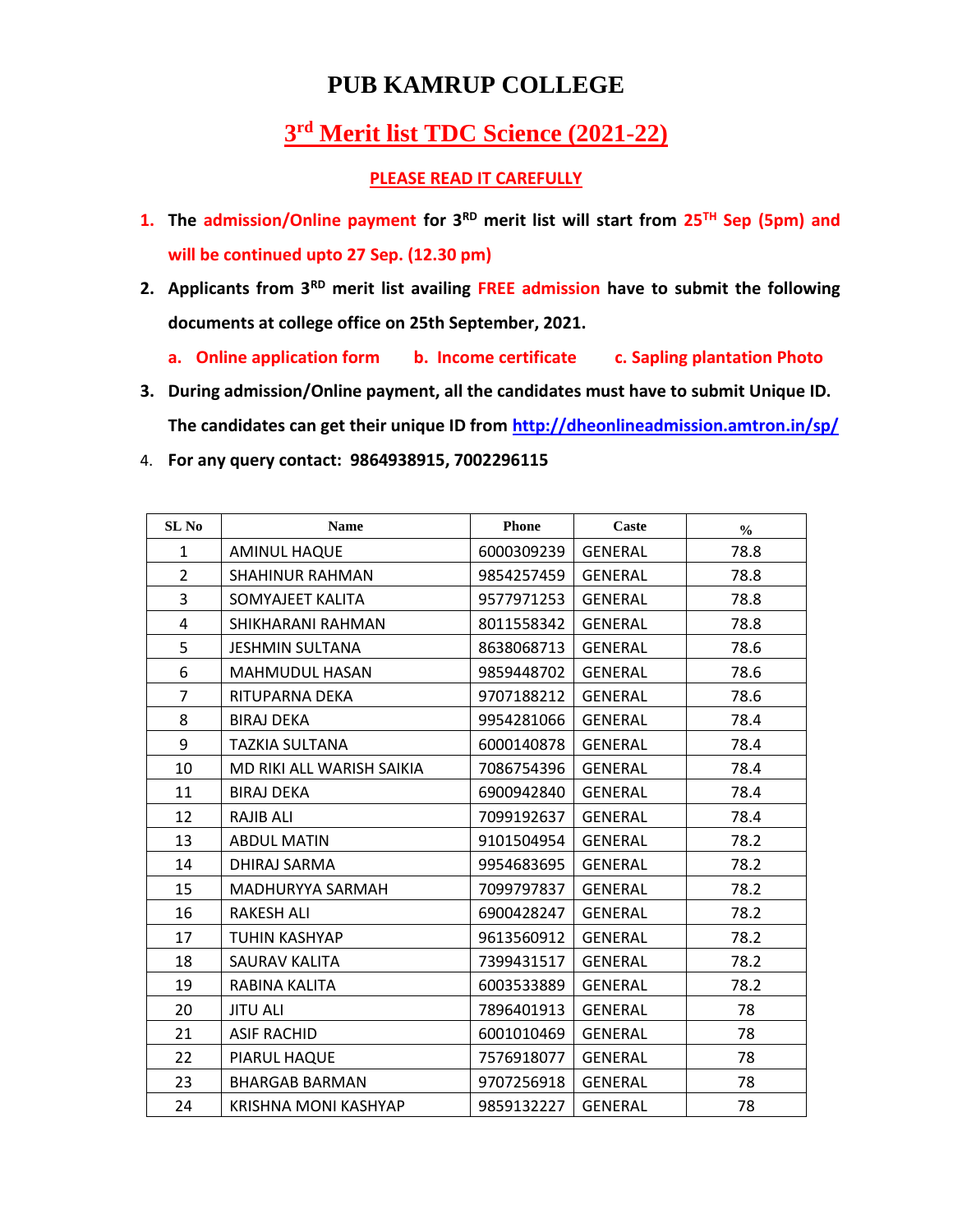| 25 | <b>JENIFAR ISLAM</b>      | 9864943984 | GENERAL        | 77.8 |
|----|---------------------------|------------|----------------|------|
| 26 | RAKHI MANI SARMAH         | 7099596840 | GENERAL        | 77.8 |
| 27 | SANJIB DEKA               | 8473013818 | <b>GENERAL</b> | 77.8 |
| 28 | PARISMITA SARMA           | 9707114654 | <b>GENERAL</b> | 77.8 |
| 29 | <b>ARINDAM GUPTA</b>      | 9864931789 | <b>GENERAL</b> | 77.8 |
| 30 | <b>BRISTI TALUKDAR</b>    | 7099787138 | GENERAL        | 77.8 |
| 31 | HIRAK JYOTI DEKA          | 9864409608 | GENERAL        | 77.8 |
| 32 | HARUN ALI                 | 9864202313 | GENERAL        | 77.6 |
| 33 | RAJ KAMAL SARMA           | 8256041185 | GENERAL        | 77.6 |
| 34 | PRIYANGSHU DEKA           | 6900419086 | <b>GENERAL</b> | 77.6 |
| 35 | AJLINA NAFRIN             | 6901714150 | GENERAL        | 77.6 |
| 36 | KANGKANA DEKA             | 9577284044 | GENERAL        | 77.6 |
| 37 | SAHIB AKHTAR HUSSAIN      | 7635934114 | GENERAL        | 77.6 |
| 38 | RAJU DEKA                 | 8638683330 | GENERAL        | 77.6 |
| 39 | MRIGANKA SARMA            | 9864789382 | GENERAL        | 77.6 |
| 40 | KAKALI DEKA               | 7086634605 | GENERAL        | 77.6 |
| 41 | <b>BIRAJ KALITA</b>       | 9127546761 | <b>GENERAL</b> | 77.6 |
| 42 | <b>CHINMOY DEKA</b>       | 8638564611 | GENERAL        | 77.6 |
| 43 | AJLINA NAFRIN             | 7002811083 | <b>GENERAL</b> | 77.6 |
| 44 | MIJUL ALI                 | 7664098320 | GENERAL        | 77.6 |
| 45 | JIMANI BHUYAN             | 6901453028 | GENERAL        | 77.4 |
| 46 | <b>INJAMUL HOQUE</b>      | 9365518650 | GENERAL        | 77.4 |
| 47 | <b>BHITALI CHOUDHURY</b>  | 9864126173 | GENERAL        | 77.4 |
| 48 | SUMAN DEKA                | 8638129650 | <b>GENERAL</b> | 77.4 |
| 49 | KAKALI SAHARIAH           | 9707150750 | GENERAL        | 77.2 |
| 50 | MOJAMIL HAQUE             | 9864704235 | GENERAL        | 77.2 |
| 51 | RAKTIM DEKA               | 8811897163 | GENERAL        | 77.2 |
| 52 | DALI MANI DEVI            | 6002292822 | GENERAL        | 77.2 |
| 53 | <b>NIHA BEGUM</b>         | 9395072727 | <b>GENERAL</b> | 77.2 |
| 54 | HIMASHREE KALITA          | 9394727402 | <b>GENERAL</b> | 77.2 |
| 55 | IZAZ AHMED SAIKIA         | 9508289920 | <b>GENERAL</b> | 77   |
| 56 | MIRAJ AHMED               | 7637864373 | <b>GENERAL</b> | 77   |
| 57 | <b>MAYURI PRIOM NATH</b>  | 6002647972 | OBC            | 77   |
| 58 | <b>BANDITA RAJBONGSHI</b> | 9394881631 | OBC            | 77   |
| 59 | <b>SUMI BASUMATARY</b>    | 8474025485 | ST(P)          | 77   |
| 60 | MINAJ AHMED               | 6003356715 | GENERAL        | 77   |
| 61 | <b>BIBHAB SAHA</b>        | 6002496309 | GENERAL        | 77   |
| 62 | DILUWAR HUSSAIN           | 9101041573 | <b>GENERAL</b> | 77   |
| 63 | IZAZ AHMED SAIKIA         | 8812041734 | <b>GENERAL</b> | 77   |
| 64 | SARIFUL HUSSAIN           | 9108724361 | <b>GENERAL</b> | 77   |
| 65 | NAZMIN KHANAM             | 6002684263 | <b>GENERAL</b> | 76.8 |
| 66 | KAUSHIK KAKATI            | 6002883875 | OBC            | 76.8 |
| 67 | MRIGANKA SARMA            | 9954379382 | GENERAL        | 76.8 |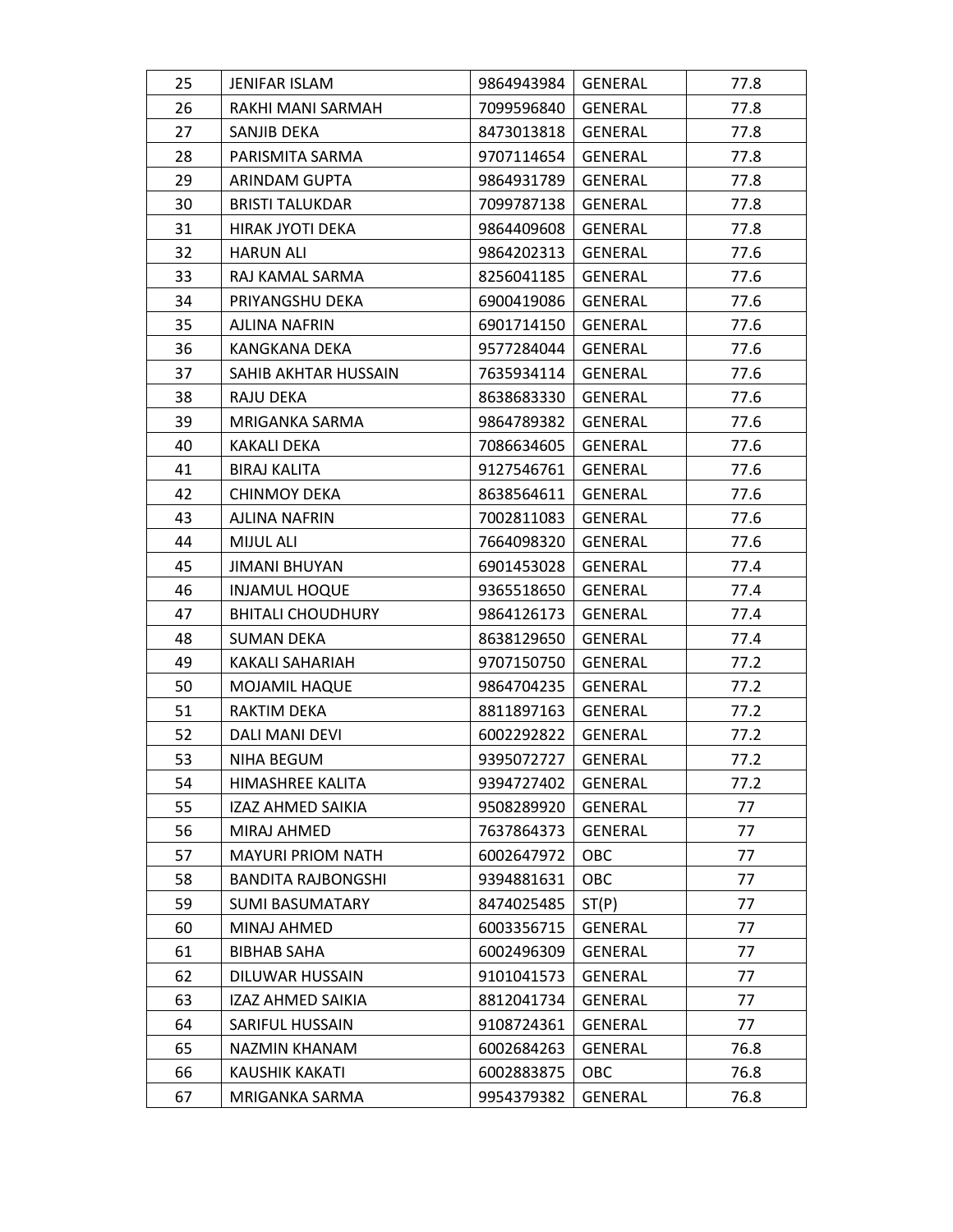| 68  | KARAN DEKA                     | 6901764587 | <b>GENERAL</b> | 76.8 |
|-----|--------------------------------|------------|----------------|------|
| 69  | MANASH DEKA                    | 8822955900 | OBC            | 76.6 |
| 70  | <b>JYOTI SHANKAR RAJBANSHI</b> | 6000933191 | <b>OBC</b>     | 76.6 |
| 71  | BIKASH NATH                    | 6000284994 | <b>OBC</b>     | 76.6 |
| 72  | PRAKASH CH DAS                 | 8011086540 | OBC            | 76.6 |
| 73  | IMRAN HAZARIKA                 | 6003443274 | <b>GENERAL</b> | 76.6 |
| 74  | KANKITA MAHANTA                | 9395436165 | GENERAL        | 76.4 |
| 75  | ABINASH SARMA                  | 6913817933 | <b>GENERAL</b> | 76.4 |
| 76  | DEBASISH KALITA                | 8486493960 | GENERAL        | 76.4 |
| 77  | NABANITA DEKA                  | 7099577253 | <b>GENERAL</b> | 76.4 |
| 78  | RUPJYOTI NATH                  | 9954601995 | <b>OBC</b>     | 76.4 |
| 79  | KRISHNA MANI DEKA              | 8811071503 | GENERAL        | 76.4 |
| 80  | TRISHNA MONI KALITA            | 6900156145 | <b>GENERAL</b> | 76.4 |
| 81  | JAYANTA KUMAR DAS              | 9366255195 | <b>OBC</b>     | 76.2 |
| 82  | MITU AHMED                     | 9957907426 | <b>GENERAL</b> | 76.2 |
| 83  | NISITA NATH                    | 6901158169 | <b>OBC</b>     | 76.2 |
| 84  | MITU AHMED                     | 9854983055 | <b>GENERAL</b> | 76.2 |
| 85  | RATUL DAS                      | 9127893736 | OBC            | 76.2 |
| 86  | RUKSINA AHMED                  | 9365689524 | GENERAL        | 76   |
| 87  | PAREN RAJBONGSHI               | 9707544005 | OBC            | 76   |
| 88  | BARASHA RANI KUMAR             | 6003480646 | <b>OBC</b>     | 76   |
| 89  | <b>JITUMONI LAHKAR</b>         | 9132851292 | <b>GENERAL</b> | 76   |
| 90  | SAGARIKA BORA                  | 9957927313 | GENERAL        | 76   |
| 91  | NIPU DEKA                      | 9365673799 | OBC            | 76   |
| 92  | SHAHINA ISLAM SULTANA          | 8472092491 | <b>GENERAL</b> | 76   |
| 93  | DIGOMBER DEKA                  | 9954887526 | <b>GENERAL</b> | 75.8 |
| 94  | NISHANTA NATH                  | 8761934088 | <b>OBC</b>     | 75.8 |
| 95  | <b>CHINTU DEKA</b>             | 6003080562 | GENERAL        | 75.8 |
| 96  | BISHAL KASHYAP BARUAH          | 9854064647 | OBC            | 75.8 |
| 97  | MIRZA HASSAN                   | 8822357221 | <b>GENERAL</b> | 75.8 |
| 98  | <b>RIDIP KALITA</b>            | 8720983608 | <b>GENERAL</b> | 75.8 |
| 99  | <b>JONMANI NATH</b>            | 8404027251 | OBC            | 75.8 |
| 100 | NIBARAN KAKATI                 | 9613871686 | <b>OBC</b>     | 75.6 |
| 101 | <b>ASHIYA KHATUN</b>           | 9864964393 | <b>GENERAL</b> | 75.6 |
| 102 | <b>JIGYAS BHARATI</b>          | 9365906847 | OBC            | 75.6 |
| 103 | DHIRAJ NATH                    | 7638889570 | OBC            | 75.6 |
| 104 | <b>ASHIYA KHATUN</b>           | 9864964693 | GENERAL        | 75.6 |
| 105 | SRI HRISHIKESH DAS             | 9365163901 | OBC            | 75.6 |
| 106 | PARTHA PRATIM DAS              | 9394304320 | OBC            | 75.6 |
| 107 | LINA DEKA                      | 8486610380 | <b>GENERAL</b> | 75.6 |
| 108 | RIYAJUL HOQUE                  | 6003249291 | <b>GENERAL</b> | 75.6 |
| 109 | MOSTAFIJUL HUSSAIN             | 6003801838 | GENERAL        | 75.6 |
| 110 | <b>HARJYOTI DEKA</b>           | 8404036110 | GENERAL        | 75.6 |